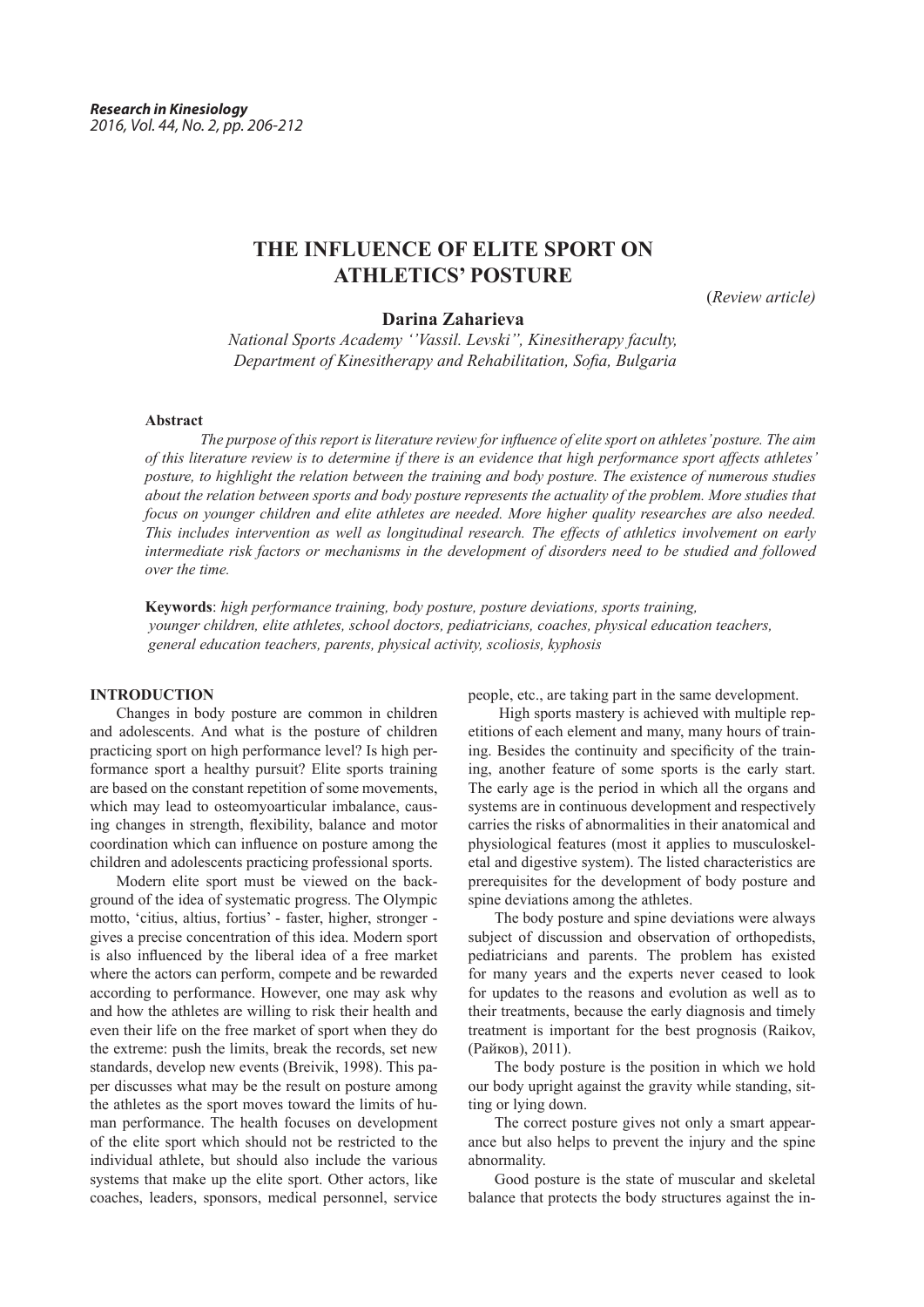jury or progressive deformity independent of the attitude (erect, lying, stooping, bent) in which these structures are working or resting. Under such conditions, muscles work more efficiently, and ideal positions are allocated to the thoracic and abdominal organs. (Kendall, Mc-Creary, & Provance, 1995; Knoplich, 1986)

Good posture is the attitude which is assumed by body parts to maintain the stability and balance with minimum effort and least strain during supportive and non-supportive positions (Shimaa, 2012).

Good posture depends from many and different factors. There are intrinsic and extrinsic factors that can influence the subject's posture, such as heredity, the environment or physical conditions in which the subject lives, professional sport, socioeconomic level, emotional factors, and physiologic alterations due to human growth and development.

*Factors that influence on the body posture:*

- Aging body gradually loses its capacity to absorb and transfer the forces
- Inactivity/sedentary living/reluctance to exercise leads to loss of natural movement flow,
- Poor postural habits eventually becomes structural,
- Biomechanical compensation muscle imbalance, adaptive shortening, muscle weakness and instability,
- Body composition increases load, stresses on spinal structure, leads to spinal deviation,
- Workspace ergonomics,
- Poor movement technique/execution/training,
- Injury leads to reduced loading capacity or elasticity,
- Others (McGill, 2007).

Children's posture undergoes many adjustments and adaptations due to body changes, effect of psychosocial factors and environment. Build and maintaining good posture in childhood is important for maintaining good health in adolescent and adulthood.

During the growth it is significantly important to look after and detect any deviation from the norms of physical development for appropriate age, in order successfully to take preventive measures and treatment. Posture deviations can have a progressive evaluation. This can lead to significant health problems - cardiovascular and respiratory diseases, early wear of the joints, severe spinal deformities, impair the function of internal organs, reduce the performance and sometimes lead to invalidity. Therefore such studies are of timeless relevance and are significantly important for the health and the future of each population (Karaneshev, Chernogorova & Markova (Каранешев, Черногорова, & Маркова), 1982; Langova, Stoikova, & Gradinarova (Лангова, Стойкова, & Градинарова), 1999; Mancheva (Манчева), 1971).

The identification of the postural habits adopted by children and the postural alterations that often result is

important (a) for prevention (Knoplich, 1986; Pereira, 2001) (b) to encourage a healthier posture for children, and (c) to prevent resulting of painful syndromes and deformities.

Problems with posture should be well known from the school doctors, pediatricians, coaches, physical education and general education teachers, parents and society.

#### *The most common postural deviations are:*

- in sagittal plane – cervical and lumbar hyperlordosis, kyphosis, flat back,

- in frontal plane – scoliosis.

Posture alterations can be found both in sedentary individuals, due to their physical inactivity, and in physical activity practitioners (Neto, Pastre, & Monteiro, 2004). The posture is correlated with the sports modality and presents its own characteristics which the body has to adapt to and can cause postural disorders. Cyclic and repetitive sports activities can trigger posture problems due to the automatization of gestures.

The high incidence of postural disorders in certain branches of sport, especially among the adolescents has questioned the influence of sports activities on the postural status of athletes (Stošić, Milenković, & Živković, 2011).

## *Purpose*

It is necessary to discuss the health problems in elite sport nowadays as it gets closer to the human performance limit. There is no a single sport where the athletes do not have a posture and spine disorder, whereas the level and the type of disorder depend on the nature of the sport. This is why the goal of this article is to review scientific research papers on the subject of postural disorders in athletes so that we can perform an analysis of the conclusions obtained by other authors.

#### **METHODS**

#### *Literature review*

The most common postural abnormalities that occur in most sports are scoliosis and kyphosis, while lordosis occurs to a slightly smaller extent (Asghar & Imanzadeh, 2009). The appearance of postural disorders in sport is usually associated with the highly repetitive nature of sports, amenorrhea, certain specific exercises that cause great stress on the still underdeveloped spine of the teenage athletes, weakness of the muscle and joints that can occur during the adolescent period, etc. All these factors may influence the higher incidence of postural disorders and their further development (Warren, Brooks-Gunn, Hamilton, Warren & Hamilton, 1986; Becker, 1986; Tanchev, Dzherov, Parushev, Dikov, & Todorov, 2000).

The early selection of certain sports entails involving children in the training process at a very early period in their childhood. In this period of development, the children's spinal column is affected by the influence of large loads that occur during the training process, which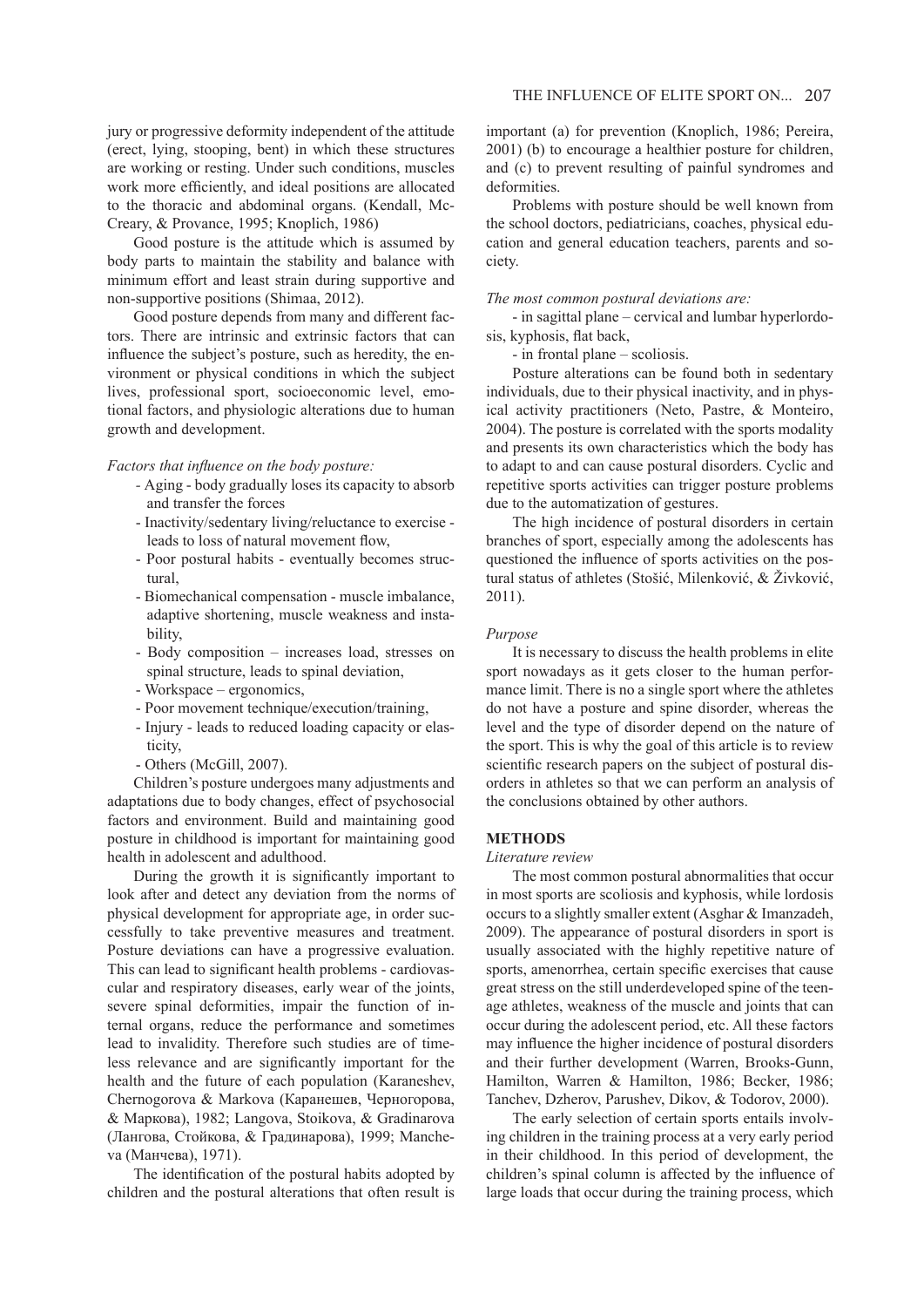can lead to adaptive changes in skeletal and muscle systems and disrupt the normal postural genesis. This longterm exposure to such loads affects the morphology of the bones that are still underdeveloped and the mechanical integrity of the bones can lead to the improper development of the spinal column (Wojtys, Ashton-Miller, Huston, & Moga, 2000).

The posture deviation, as a result of a specific sport or excessive training loads can be found in many studies (Grabara & Hadzik, 2009a, 2009b; Slawinska, Rożek, & Ignasiak, 2006). Some postural disorders are more common in certain sports fields, so it is assumed that the specific requirements of sport and training loads that occur during the execution of technical elements and prolonged repetition of these elements influenced the development of those postural disorders. Some female dominated sports, such as rhythmic gymnastics, figure skating and dancing are characterized by an extreme range of motion of the spinal column (Cirillo & Jackson, 1985; Micheli, 1983; Sward, Hellstrom, Jacobsonn, Nyman, & Peterson, 1990). Athletes who practice these types of sports have a higher risk of the abnormal development of the spinal column.

Few accessible Bulgarian studies discuss the posture deviation among the rhythmic gymnastics athletes (Zaharieva, 2015, Zaharieva, 2015a, 2015b, Zaharieva & Gencheva, 2014 and Tanchev, Dzherov, Parushev, Dikov, & Todorov, 2000).

In international literature there are studies which explore the health problem among the rhythmic gymnastics including posture alteration (Radaš & Bobić, 2011; Kums, Ereline, Gapeyeva, Pääsuke,& Vain, 2007; Bosso & Golias, 2012), treatment methods and prevention of abnormal posture in rhythmic gymnasts (Popa & Dobrescu, 2013).

Ballet dancers and Rhythmic female gymnastics are thought to suffer from hypoestrogenism because they tend to over exercise (train too much) and keep low the body weights, conditions that can cause low estrogen levels, delayed menarche, fractures and scoliosis. Low estrogen levels have been linked to scoliosis in a variety of studies (Lau, 2011).

Kyphosis and lordosis is the amplification of the physiological spinal curvatures in the sagittal plane. Kyphosis or lordosis can be found not only separately but it can often occur in combination as well. Kyphosis and lordosis are present in a number of sport athletes of many different branches. They are usually observed in gymnasts, wrestlers and water skiers who begin the training process very early.

In their study Wojtys, Ashton-Miller, Huston, & Moga, (2000), present an increased the curvature in the sagittal plane as well as the thoracic hyperkyphosis and lumbar hyperlordosis in adolescents participating in strong sports, which exceed 400 hours of training per year. The most affected athletes are gymnasts, footballers, hockey players, swimmers and wrestlers (Wojtys et al., 2000).

Grabara (2010) in her study concluded that gymnastics training in early childhood can lead to postural changes, where these changes are reflected as more expressed symmetry in the frontal plane of the torso and the trunk of the body is pulled back compared to the girls who do not train. Lumbar lordosis was also less pronounced in female gymnasts aged 7 - 10 compared to untrained girls, while in the female gymnasts aged 11, the lumbar lordosis was more pronounced than in their untrained peers.

The study of Kumsa, et al. (2007,) shown that rhythmic gymnasts have lower angle values of lumbar lordosis and thoracic kyphosis than the control group.

In their study (Wodecki, Guigui, Hanotel, Cardinne, & Deburge, (2002) concluded that football players had a smaller thoracic kyphosis and more pronounced angle and pelvic inclination as well as lumbar lordosis compared to non athletes.

In their study Cebula, Czernicki, & Durmala, (2009) presented thoracic hyperkyphosis in 72% of athletes and 70% in nonprofessional athletes. Lumbar hyperlordosis was observed in 43% of all examinees, in which the non-athletes prevail with 67% comparing with 37% of athletes.

Rajabi, Doherty, Goodarzi, & Hemayattalab, (2008) found that the highest degree of kyphosis is present in free-style wrestlers, followed by non-athletes and in the end Greco Roman style wrestlers.

Slezynski & Rottenmud (1991) found that volleyball players usually have kyphotic posture with expressed thoracic kyphosis.

Shahrokh, Daneshmandi, Rahmani, & Javaheri, (2011) have found a statistically significant difference in kyphosis and lordosis with athletes compared to non athletes and noted that the best predictors of kyphosis and lordosis were the range of the arms and the length of the spinal column.

Also there are studies that have shown different results which refer to the correlation between kyphosis and lordosis with the length of a training.

The results of Bagherian, Rahnama, & Rajabi, (2011) research have shown that a professional cyclist has the highest degree of kyphosis, then amateur cyclists and noncyclists, and that the degree of kyphosis has been influenced by the years of training.

In the study of Muyor, Alacid, & Lopez-Minarro, (2011а), 68% of cyclists had hyperkyphosis, while the majority had normal lumbar lordosis values. In contrast to the standing position, cyclists have shown a significant reduction of chest kyphosis while on the bicycle, so the thoracic hyperkyphosis is not directly linked to a position on the bicycle. Similar results were obtained in the research of Muyor, Lopez-Minarro, & Alacid, (2011b). where thoracic hyperkyphosis was found in 58.3% of elite cyclists and 53.3% of master cyclists, while 88.3% of elite cyclists and 76.7% of master cyclists had normal values of the lumbar curve.

The absence of a connection between lordosis and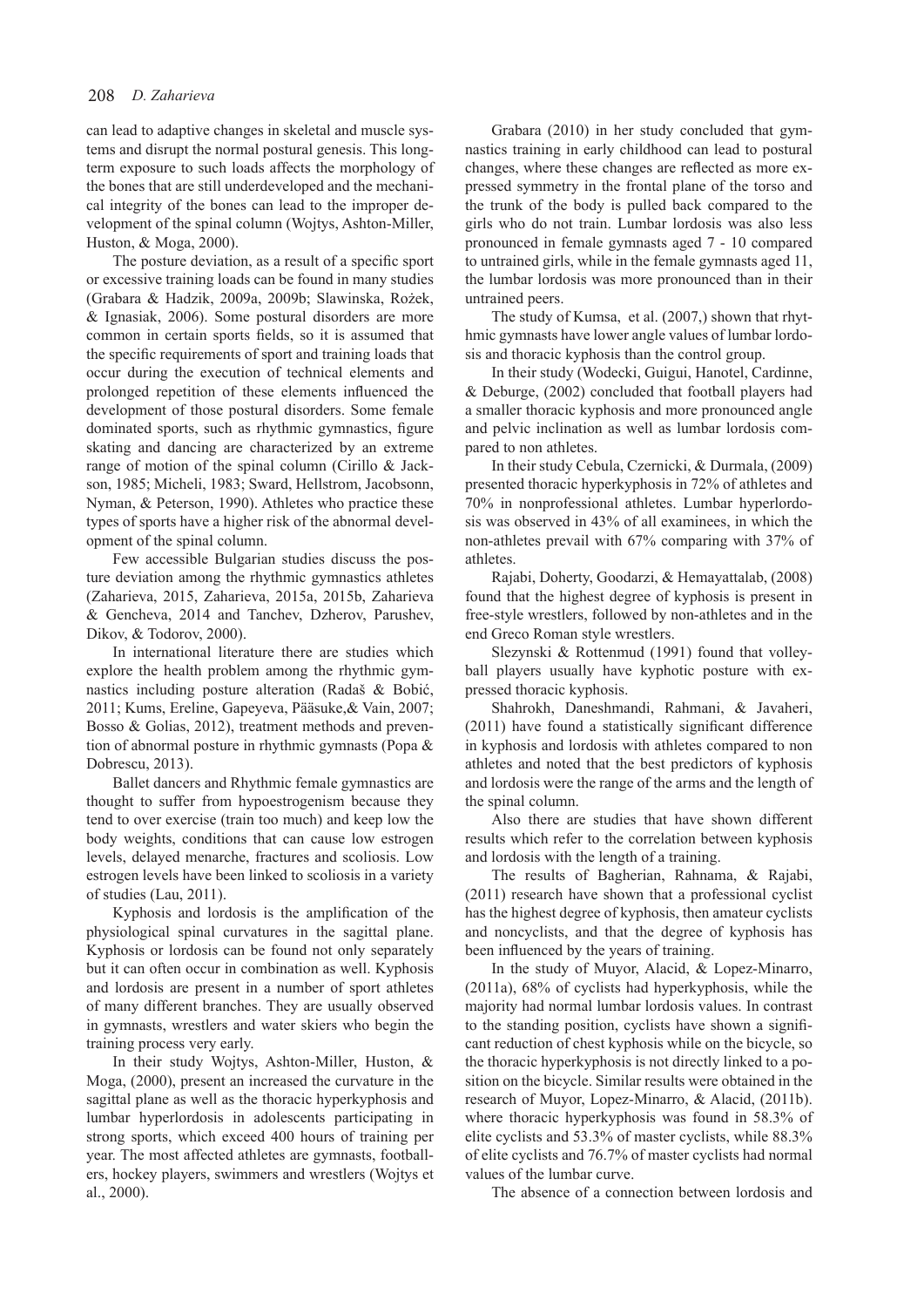kyphosis and certain characteristic positions in sports is evident in canoeists, while the occurrence of thoracic hyperkyphosis in the standing position has emerged as a result of other factors, and not from the position and the movements in the canoe. However, this hyperlordosis does not affect the sagittal configuration of the lumbar spine in a standing position (Lopez-Minarro, Muyor, & Alacid, 2011; Muyor et al., 2011a).

Lopez-Minarro & Carcelas, (2010) have estimated the frequency of functional kyphosis and lumbar kyphosis in adolescent kayakers - 63% of athletes have normal kyphotic values in a standing position, while in the maximum flexion of the trunk 91.2% of athletes have expressed medium or slightly kyphotic posture. 68.5% of the athletes have normal values of the lumbar curvature in a standing position, while 83.9% of athletes have a lumbar kyphosis in a maximum flexion of the trunk.

Forster, Penka, Bosl, & Schoffl, (2009) found, that the degree of kyphosis in the upright position with sport climbers was higher than with recreational climbers. Also the degree of lordosis was higher with sport climbers compared to recreational climbers, but not statistically significant. They also found that the degree of kyphosis was higher in elite sport climbers in relation to average sport climbers, and that the degree of kyphosis and postural adaptation depends on the level of training.

There are the studies that have shown different results which refer to the correlation between volume of training and the degree of spine curvature.

Wojtys et al. (2000) have found that there is a correlation between the increase in the degree of curvature of the spine and the increase in the volume of training in children. On the other hand, Sainz de Baranda, Santonja Medina, (2010) found no correlation between the volume of training and the degree of thoracic kyphosis, and noted that the degree of thoracic kyphosis is not associated with the years of training and the actual age they started their training at.

Hasan, Hematinezhad & Saghebjoo (2002) found that training of 1-3 times per week is better than training of 4 - 6 times per week for athletes. This emphasizes the importance of applying corrective exercises during one's lifetime and that these exercises need to be sport specific in order to maintain a normal development of the spinal column.

Scoliosis can be defined as a lateral curvature of the spinal column or deviation in frontal plane by one or more vertebral segments.

Female athletes in general have high rates of scoliosis. A likely reason for this is because the women, who train excessively, like professional dancers and athletes, may stop menstruating, which lowers their estrogen levels and makes them at risk for osteoporosis, a condition closely linked to scoliosis.

Most authors have reported a higher incidence of scoliosis in dance, ballet, the javelin throw, table tennis, tennis, hurling, gymnastics and rhythmic gymnastics.

Tanchev, et.al, (2000) present a 10-fold higher in-

cidence of scoliosis was found in rhythmic gymnastics trainers  $(12%)$  compared to a control group  $(1.1%)$ . Scoliotic curves over 10 degrees (range of 10 - 30 degrees) occurred in 12% of gymnasts, which represents a large share compared to 1.1% of scoliosis that occurs in normal children of the same age, determined in the examination of 4800 children in Sofia by the same medical team.

The high level of incidence of scoliosis was noticed in the dancers. It is shown in the study of Warren, Brooks-Gunn, Hamilton, Warren, & Hamilton (1986). In their study, which was based on a sample of 75 classical ballet dancers, scoliosis was noted in 24% of the cases.

Becker (1986) in his preliminary study reported that 6.9% of the assessed adolescents who participate in competitive swimming programs had idiopathic structural signs in each group. Also, in each group he reported the incidence of mild functional scoliosis of 16%. Becker also found that in 16% of the participants who had mild functional scoliosis, the lateral curvature of the scoliosis towards the more dominant hand occurred in 100% of the cases.

The research conducted by Modi et al., (2008) present the existence of a significant scoliotic curve where the dominant hand is associated with the direction of the curve on the volleyball players sample. The curves were either thoracic or thoraco-lumbar. Cobb's angle was not statistically significantly associated with the length of the training.

The study of Yoo et al., (2001) present that 51.7% of volleyball players (players who had been involved in volleyball for more than one year) had a trunk rotation angle greater than 5 degrees, while the control group recorded 2.5%. The number of athletes with an angle greater than 10 degrees (Cobb) was 6 (5.17%), while the value in the control group was  $465$  (1%). According to the authors the volleyball team had a higher incidence of scoliosis and trunk asymmetry than the control group. The authors also concluded that asymmetrical muscle development can lead to mild scoliosis, but that it also has a potential for significant progress to be found in some cases of idiopathic scoliosis.

The opinion of the existence of a genetic predisposition towards the development of idiopathic scoliosis is widely accepted, but according to the research there is a discrepancy in terms of the development of scoliosis. Potoupnis, Kenanidis, Papavasiliou, & Kapetanos (2008) examined the monozygotic twins aged 13.5 who were top athletes in synchronized swimming. One of them suffered from idiopathic scoliosis and the other was not. Radiological assessment determined the existence of adolescent idiopathic scoliosis with Cobb's angle of the left thoraco-lumbar curve of 32 degrees. The clinical and radiological assessment of her sister did not show the existence of any spinal deformity. Given that the twins share the same genetic basis, and that both of them were exposed to the identical factors of synchronized swimming training, it could have been expected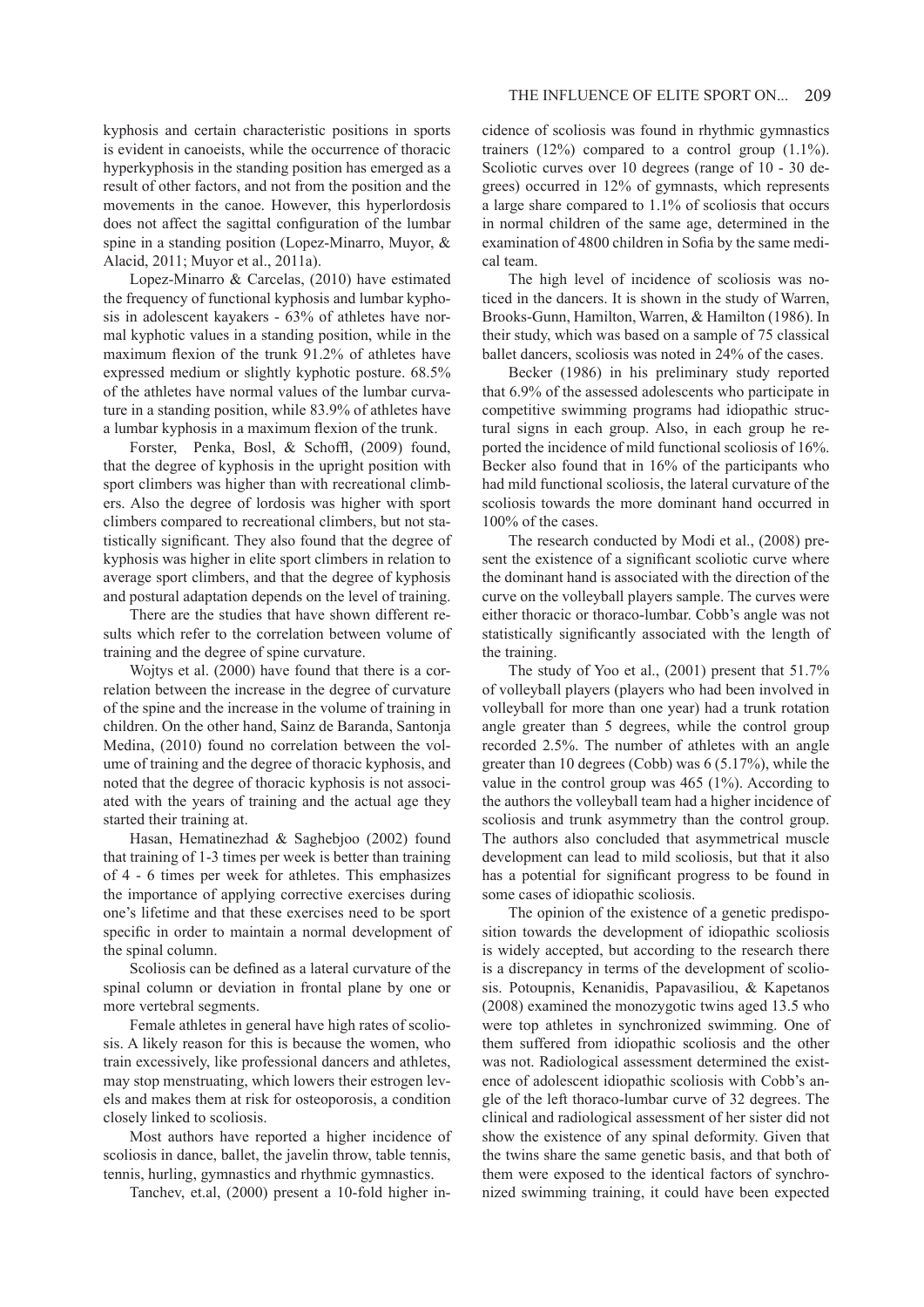that both of them would have the same evaluation results for scoliosis. Since this was not the case, the authors concluded that the adolescent idiopathic scoliosis was a multifactorial skeletal deformity, and that several factors (heredity, environment, etc.), which act together or separately might be involved in its development.

Hellstrom, et al., (1990) reported 2 to 3 times higher incidence of scoliosis in thoraco-lumbar part in athletes than within the non athletes. Scoliosis is significantly more present in male gymnasts than in soccer players.

In their research Kenanidis, Potoupnis, Papavasiliou & Kapetanos (2008) authors concluded that systematic training was most likely not related to the development of adolescent idiopathic scoliosis and that active participation in sports did not seem to affect the level of the main scoliotic curve.

However the all presented studies has not yet been proven that a particular branch of sport causes or contributes to the development and the occurrence of scoliosis (Green, Johnson & Moreau, 2009; Gielen &Van den Eede, 2008).

## **CONCLUSION**

Тhe existence of numerous studies whether the sports activities were associated with the development of posture deviations show the actuality of the problem. The posture deviations can have a progressive evaluation and can lead to significant health problems - cardiovascular and respiratory diseases, early wear of the joints, severe spinal deformities, impair the function of internal organs, reduce performance and sometimes lead to invalidity. Therefore, such studies are of timeless relevance and are significant important for the health and future of each population.

There are a small number of studies that examine the athletes between the ages of 6 and 18 years for posture deviations, age in which all organs and systems are in continuous development. According to this, the influence of specificity of the training, diet, very early begins the influence on the development of the skeleton (particularly in adolescence) deserves further investigation.

However all presented studies has not yet been proven that a particular branch of sport causes or contributes to the development and the occurrence of posture deviations in sagittal or frontal plane. There is still no definite opinion about the connection between sports and postural disorders, researchers have established the existence of certain factors such as amenorrhea, weakness of the joints, highly repetitive activity of sports, muscle imbalance and others that could affect the occurrence or development of some postural disorders. These factors, along with the influence of the heritage of athletes, justify the thesis of certain authors, that scoliosis, kyphosis and lordosis are multifactorial disorders.

Also the studies show different results which refer to the correlation between posture deviations with the length of training.

Studies presented the existence of a significant con-

nection between the dominant hand and posture asymmetry, due to repetitive sports activities with dominant hand and asymmetrical muscle development can lead to mild scoliosis.

Postural disorders are more common in some certain sports fields like gymnastic, ballet and etc. Despite the fact that in certain studies and literature we may find results that speak of changes in the spinal cord in athletes of different sports that involve large rotations, such as gymnastics, ballet, swimming, wrestling, javelin throwing, etc., it has not yet been determined that these activities lead to a direct acceleration or worsening of postural disorders (Wood, 2002).

We can conclude on the basis of previous research that scoliosis, kyphosis and lordosis are multifactorial deformities occurring under the influence of different environmental factors and genetic predispositions.

There are great differences in the methodological procedures of different studies, defining the conditions and age of athletes and sports experience, these are just some of the problems which makes it impossible to determine the cause and effect of the relationship of sports and postural disorders fully, which is exactly the reason why there must be further controlled studies conducted which would establish or reject a link between a particular sport and posture deviation.

## **REFERENCES**

- Asghari, A., & Imanzadeh, M. (2009). Relationship between kyphosis and depression anxiety in athlete and non athlete male students in selected universities of Tehran. *World Applied Sciences Journal,* 7(10), 1311-1316.
- Becker, T. (1986). Scoliosis in Swimmers. *Clinics in Sports Medicine, 5*(1), 149-158.
- Bagherian, S., Rahnama, N., & Rajabi, R. (2011). Comparison of thoracic kyphosis in two groups of professional and amateur cyclist. *Electronic Physician, 3*(3), 353-353.
- Bosso, L., & Golias, A. (2012). Rhythmic gymnastics athletes posture: analysis through photometry. *Rev Bras Med Esporte*, *18*(5) - Set/Out, 2012; 333-337.
- Breivik, G. (1998). Limits to Growth in Elite Sport Some Ethical Considerations, *Twentieth World Congress of Philosophy, Boston* /on-line/. Rretrieved May 7, 2014 from: www.bu.edu/wcp/Papers/Spor/SporBrei.htm
- Cebula, M., Czernicki, K., & Durmala, J. (2009). Posture in youth practising oriented training activity. *Scoliosis,* (4 Suppl., 1): O23-10.1186/1748-7161-4-S1-O23.
- Cirillo, J., & Jackson, D. (1985). Pars interarticularis stress reaction, spondylosis, and spondylolisthesis in gymnasts. *Clincs in Sports Medicine*, 4(1), 95-110.
- Forster, R., Penka, G., Bosl, T. & Schoffl, V. (2009). Climber's back - form and mobility of the thoraco–lumbar spine leading to postural adaptations in male high ability rock climbers. *International Journal of Sports Medicine,*  30(1), 53–59.
- Gielen, J., & Van den Eede, E. (2008). Scoliosis and sports participation. *International Sport Med Journal, 9*(3), 131- 140.
- Grabara, M., & Hadzik, A. (2009a). The body posture in young athletes compared to their peers. *Medycyna Sportowa, 25*(2), 115 -124.
- Grabara, M., & Hadzik, A. (2009b). Postural variables in girls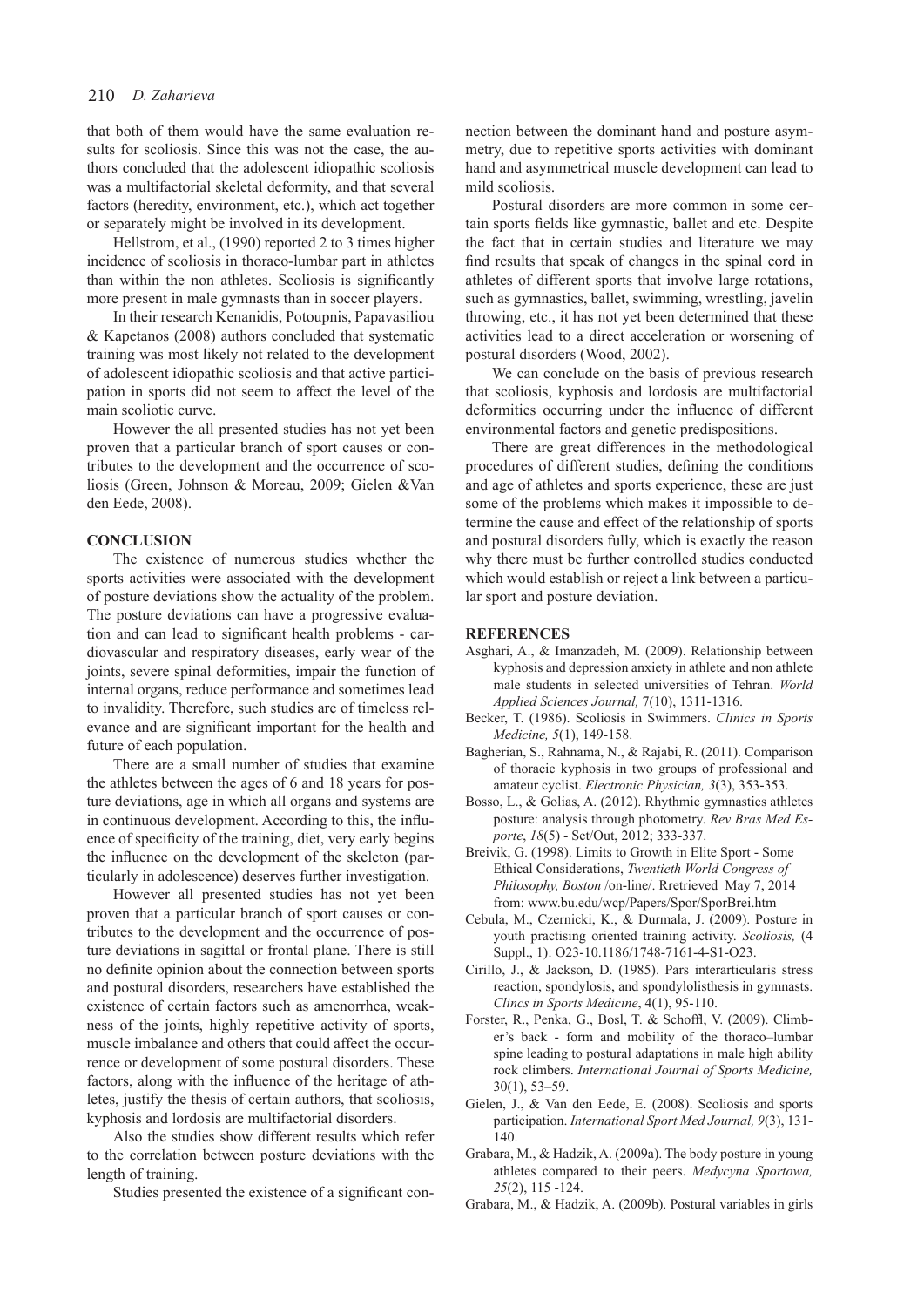practicing volleyball. *Biomedical Human Kinetics, 1*(1), 67-71.

- Grabara, M. (2010). Postural variables in girls practicing sport gymnastics. *Biomedical Human Kinetics, 2*(2), 74-77.
- Green, B., Johnson, C., & Moreau, W. (2009). Is physical activity contraindicated for individuals with scoliosis? A systematic literature review. *Journal of Chiropractic Medicine, 8*(1), *25-37.*
- Hasan, D., Hematinezhad, M., & Saghebjoo, M. (2002). Spinal abnormalities in former athletes. *Spring, 1*(1), 51- 64.
- Hellstrom, M., Jacobson, B., Sward, L., & Peterson, L. (1990). Radiologic abnormalities of the thoraco-lumbar spine in athletes. *Acta Radiologica*, *31*(2), 127-132.
- Каранешев, Г., Черногорова, Е., & Маркова, Г. (1982), *Изправителна гимнастика* [Corrective gymnastics. In Bulgarian.] София: Медицина и спорт.
- Kenanidis, E., Potoupnis, M., Papavasiliou, K., & Kapetanos, G. (2008). Adolescent idiopathic scoliosis and exercising: is there truly a liaison?. *Spine,* 33(20), 2160-2165.
- Kendall, F., McCreary, E., & Provance, P. (1995). *Músculos provas e funções*. 4a. ed, São Paulo: Editora Manole.
- Knoplich, J. (1986). *Enfermidades da Coluna Vertebral.* 2ª ed. São Paulo: Panamed Editorial.
- Kums, T., Ereline, J., Gapeyeva, H., Pääsuke, M., & Vain, A. (2007). Spinal curvature and trunk muscle tone in rhythmic gymnasts and untrained girls. *Journal of Back and Musculoskeletal Rehabilitation, 20*(2007) 87-95.
- Лангова, М., Стойкова, Р., & Градинарова, А. (1999). Превилната стойка е във вашите ръце [Proper posture is in your hands. In Bulgarian.] София: SD "Elite Lang".
- Lopoz-Minarro, P., & Carceles, F. (2010). Functional kyphosis and lumbar kyphosis in adolescent paddlers. éRetos: Nuevas Pesperctivas de Educacion Fisica. *Deporte y Recreacion,* 17, 5 - 9.
- Lopez–Minarro, P., Muyor, J., & Alacid, F. (2011). Sagittal spinal and pelvic postures of highly-trained young canoeists. *Journal of Human Kinetics, 29*, 41- 48.
- Манчева, Н., (1971). *Лечебна физкултура* [Remedial gymnastics. In Bulgarian.] София: Медицина и Спорт.
- McGill, S. (2007). *Low Back Disorders-Evidence Based Prevention and Rehabilitation.* Champaign, IL.: Human Kinetics.
- Micheli, L., (1983). Back injuries in dancers. *Clinics in Sports Medicine, 2*(3), 473- 484.
- Modi, H., Srinivasalu, S., SMehta, S., Yang, J., Song, H., & Woo Suh, S. (2008). Muscle imabalance in volleyball players initiates scoliosis in immature spine: A screening analysis. *Asian Spine Journal, 2*(1), 38 - 43.
- Muyor, J., Alacid, F., & Lopez-Minarro, P. (2011а). Valoracion del morfotipo raquideo en el plano sagital en ciclistas de categoria master 40. *International Journal of of Morphology, 29*(3), 727 - 732.
- Muyor, J., Lopez-Minarro, P., & Alacid, F. (2011b). Spinal posture of thoracic and lumbar spine and pelvic tilt in highly trained cyclists. *Journal of Sports Science and Medicine,* (10), 355 - 361.
- Neto, J., Pastre, C., & Monteiro, R. (2004). Alterações posturais em atletas brasileiros do sexo masculino que participaram de provas de potência muscular em competições internacionais. *Rev Bras Med Esporte,* (3):195-198.
- Pereira, A., Sousa, L., & Sampaio, R. (2001). Back School: Um Artigo de Revisão. *Rev Bras Fisioter, 5*(1),1-8.
- Popa, C., & Dobrescua, T. (2013). Improving the Symptoms of Compensating Hyperlordosis in Female Gymnasts Through the Use of Postural Reeducation Programs. *Pro-*

*cedia Social and Behavioral Sciences*, *117,* 603-609.

- Potoupnis, M., Kenanidis, E., Papavasiliou, K., & Kapetanos, G. (2008). The role of exercising in a pair of female monozygotic (high class athletes) twins discordant for adolescent idipathic scoliosis. *Spine, 33*(17), 607-610.
- Райков, Д. (2011). *Гръбначните изкривявания са необратими* [Spinal deformities are irreversible. In Bulgarian.] /on-line/. Rretrieved June 14, 2014 from: vnews. bg, http://vnews.bg/news/26320.
- Radaš, J., & Trošt, B. (2011). Posture in top-level Croatian rhythmic gymnasts and non-trainees. In Croatian.] *Kinesiology, 43*(1), 64-73.
- Rajabi, R., Doherty, P., Goodarzi, M., & Hemayattalab, R. (2008). Comparison of thoracic kyphosis in two groups of elite Greco-Roman and freestyle wrestlers and a group of non-athletic participants. *British Journal of Sports Medicine, 42*(3), 229 - 232.
- Sainz de Baranda, P., Santonja Medina, F., & Rodriguez-Iniesta, M. (2010). Tiempo de entrenamiento y plano sagital del raquis en gimnastas de trampolín [Training time and sagittal curvature of the spine in trampolin gymnasts. In Spanish.] *Rev.int.med.cienc.act.fís.deporte, 10*(40), 521 -536.
- Shahrokhi, H., Daneshmandi, H., Rahmani, P., & Javaheri, A. (2011). The study of predictor's anthropometric parameters with trunk anatomical alignment in athletes. *Electronis Physician, 3*(3), 358-358.
- Shimaa, E. (2012). *Lecturer of physical therapy (lesson 1), faculty of community, King Khalid University,* /on-line/. Rretrieved June 6, 2014 from: http://www.slideshare.net/ shimaa2022/planes-axes.
- Slawinska, T., Rożek, K., & Ignasiak, A. (2006). Body asymmetry within trunk at children of early sports specialization. *Medycyna Sportowa*, *22 ,* 97-100.
- Slezyenski, J., & Rottermund, J. (1991). Somatic indicators, body posture and foot arch of volleyball players. *Wych. Fiz. Sport*, *35*(4), 59-65.
- Stošić, D., Milenković, S., Živković, D., (2011). Uticaj sporta na razvoj posturalnih poremećaja kod sportista [The influence of sport on the development of postural disorders in athletes. In Serbian.] *Physical Education and Sport, 9*(4, Special Issue), 375-384.
- Sward, L., Hellstrom, M., & Jacobsonn, B., Nyman, R., & Peterson, L. (1990). Acute injury to the vertebral ring apophysis and intervertebral disc in adolescent gymnasts. *Spine, 15,* 144-148.
- Tanchev, P., Dzherov, A., Parushev, A., Dikov, D., & Todorov, M. (2000). Scoliosis in rhythmic gymnasts. *Spine, 25*(11), 1367-1372.
- Warren, M., Brooks-Gunn, J., Hamilton, L., Warren, L., & Hamilton, W. (1986). Scoliosis and fractures in young ballet dancers – Relation to Delayed Menarche and Secondary Amenorrhea. *The New England Journal of Medicine, 314*(21), 1348-1353*.*
- Wodecki, P., Guigui, P., Hanotel, M., Cardinne, L., & Deburge, A. (2002). Sagittal alignment of the spine: comparison between soccer players and subjects without sports activities. *Revue de chirurgie orthopedique et reparatrice de l'appareil moteur, 88(*4), 328- 36.
- Wojtys, E., Ashton-Miller, J., Huston, L., & Moga, P. (2000). The association between athletic training time and the sagittal curvature of the immature spine. *The American Jounal of Sports Medicine, 28*(4), 490-498.
- Yoo, J., Suh, S., Jung, B., Hur, C., Chae, I., Kang, C., Wang, J., Moon, W., & Cheon, E. (2001). Asymmetric Exercise and